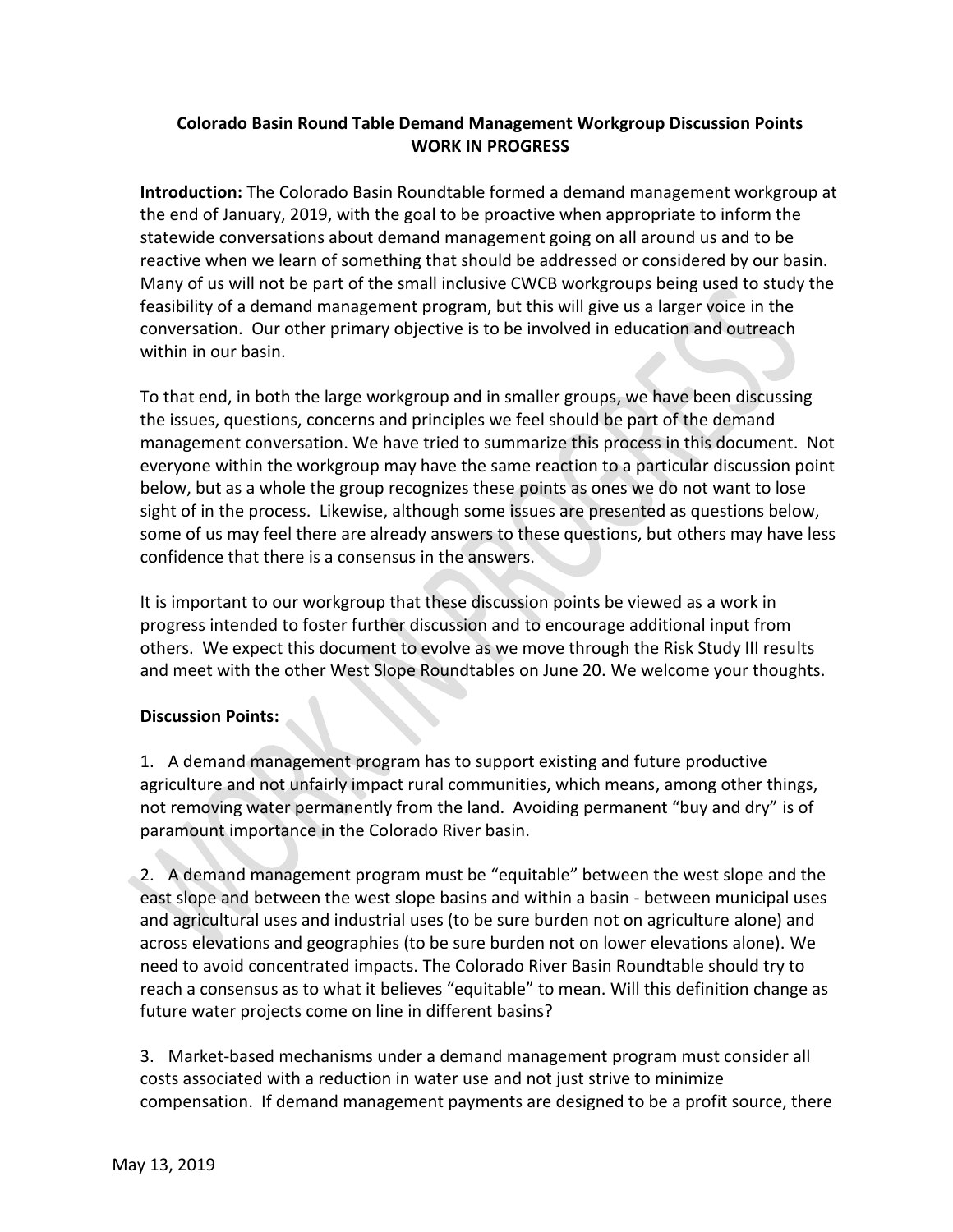will be more incentive for land to stay in agricultural production. All farmers and ranchers in all basins should be able to participate in voluntary demand management. A "one price fits all" compensation plan will not work, but the question of compensation may be resolved under free market principles.

4. There can be ancillary benefits to a demand management program that we should not lose sight of and which may play a role in implementation and funding decisions. For example, demand management payments could be a bridge for producers to transition to organic production, or to make other market transitions. Also, the reduced diversions associated with demand management may result in environmental benefits both upstream and downstream of the participating water right.

5. We cannot lose sight of the secondary economic and community impacts demand management may have at local/regional/statewide levels. Water rights and the water associated with the rights are valuable to communities even if the water rights are private property rights. Can rural communities be protected from concentrated areas of full fallow or speculation in water without trampling on property rights? Do local governments with land use authority have a role to play in demand management to ensure the community benefits associated with water rights remain within the community?

6. We feel a bit behind the curve on addressing the technical issues associated with a demand management program. Work needs to be done to address measurement, calculation methodologies and verification and the collection of data to support the same based upon spatial variability and elevation differences. More research into deficit irrigation and potential "alternative" crops may lead to solutions for some of the issues associated with demand management. Like the question concerning compensation, can a "one size fits all" standardized method to quantify conserved consumptive use work in a variety of environments and farming/ranching programs? Will the lack of a standardized method be an impediment to implementation of a demand management program in the near term?

7. The Colorado River basin does not want a successful temporary and voluntary demand management program to pave the way for continued future development that does not adequately address the water scarcity issues facing the basin. A successful demand management program cannot increase the need for more demand management. To put it another way, demand management implementation should not be used as a "reservoir" for future consumptive use development.

8. We need to ensure that voluntary participation in a demand management program does not lead to mandatory participation in the future or result in claims of waste and efforts to reduce a participator's water right. Furthermore, the historical consumptive use of a participating water right must not be negatively impacted. State law C.R.S. § 37-92-305 (3)(c) currently will only protect the historical consumptive use of a water right that is enrolled in certain water conservation or approved land fallowing programs a maximum of